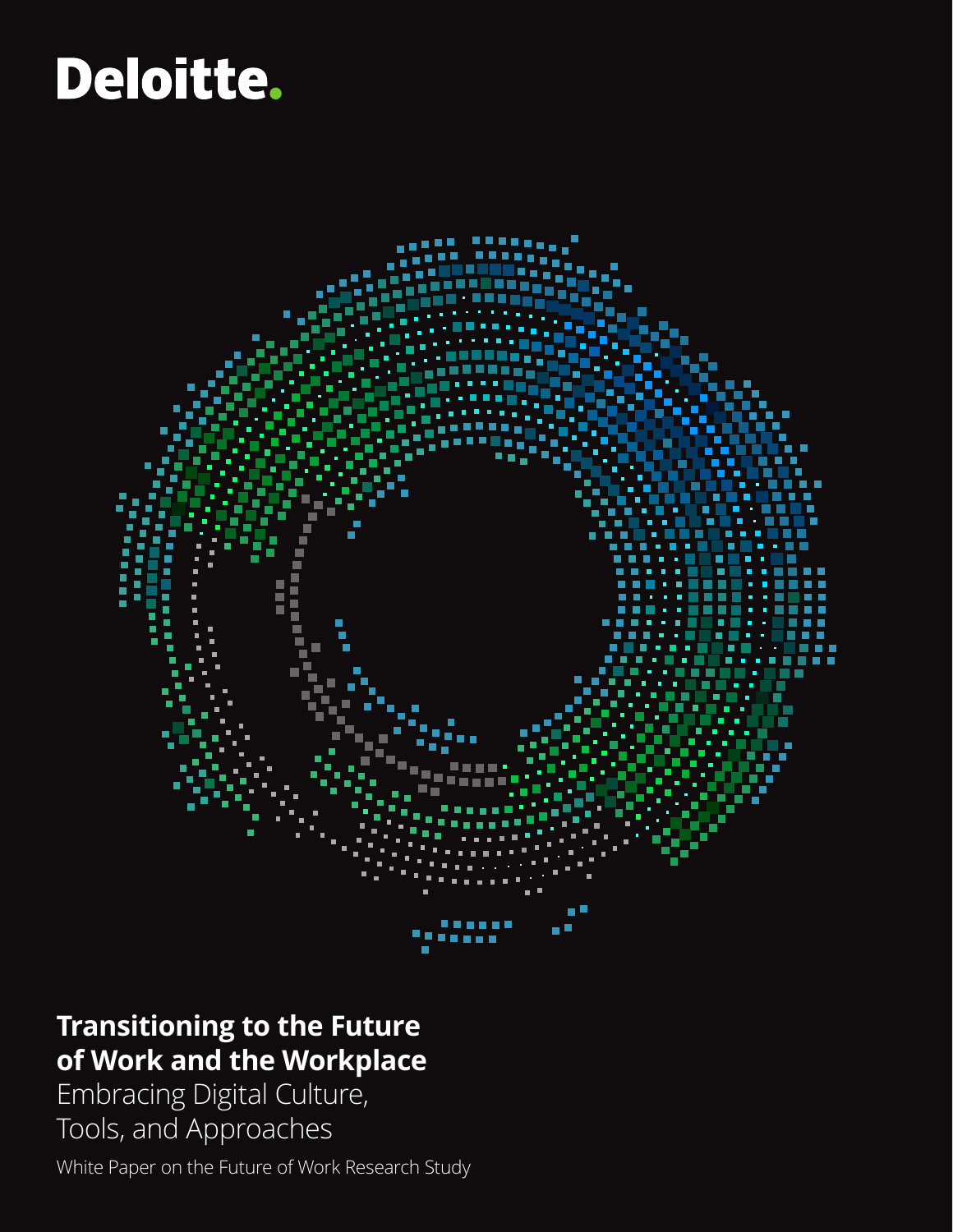This publication contains general information only and Deloitte is not, by means of this publication, rendering accounting, business, financial, investment, legal, tax, or other professional advice or services. This publication is not a substitute for such professional advice or services, nor should it be used as a basis for any decision or action that may affect your business. Before making any decision or taking any action that may affect your business, you should consult a qualified professional advisor.

Deloitte shall not be responsible for any loss sustained by any person who relies on this publication.

**03** of public accounting.As used in this document, "Deloitte" means Deloitte Consulting LLP and its subsidiaries. Please see www.deloitte.com/us/about for a detailed description of the legal structure of Deloitte LLP and its subsidiaries. Certain services may not be available to attest clients under the rules and regulations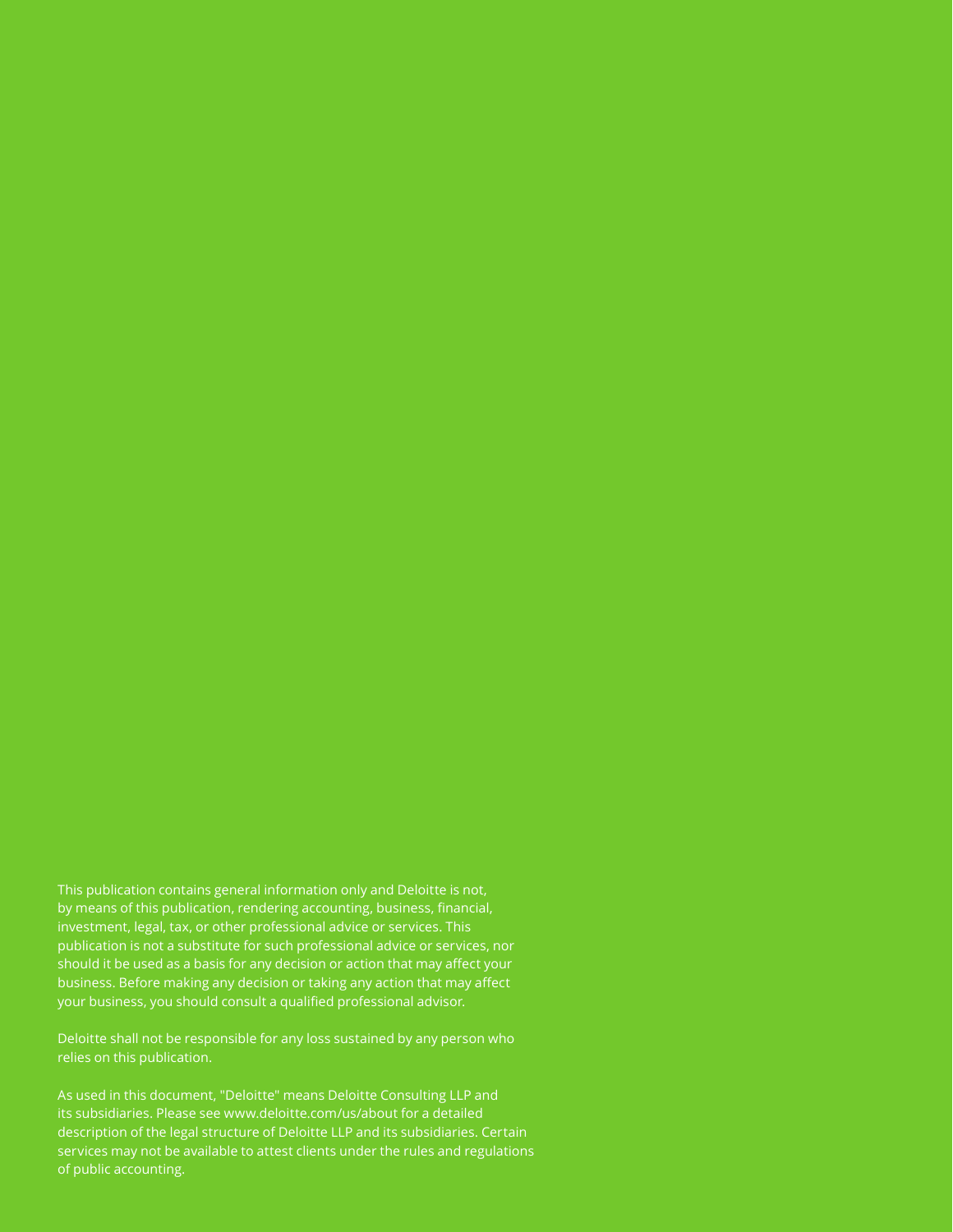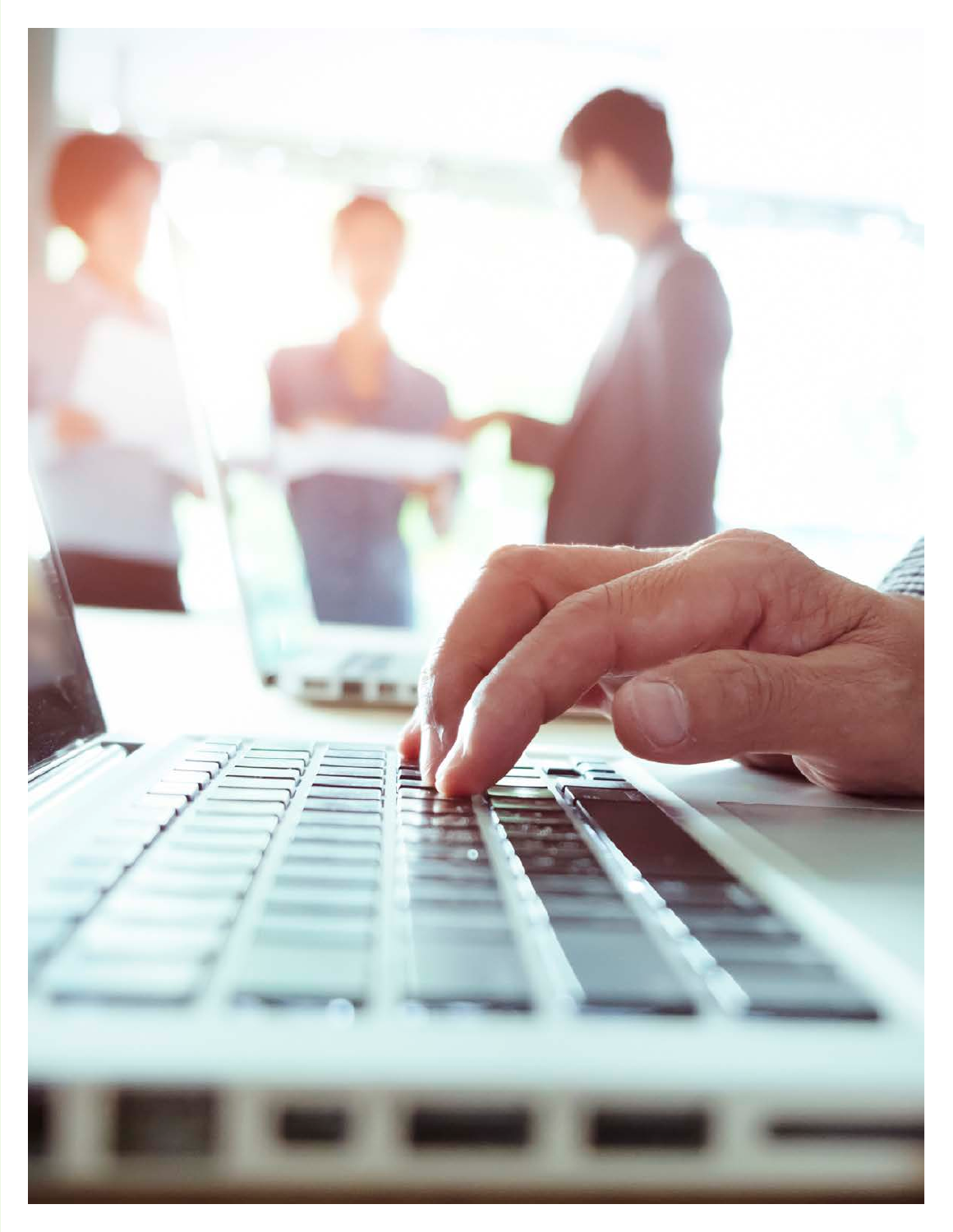# Table of contents

| Transitioning to the Future of Work and the Workplace                     | 1  |
|---------------------------------------------------------------------------|----|
| <b>Culture is critical</b>                                                | 3  |
| Communication, collaboration, and connectivity<br>are being transformed   | 5  |
| Millennials (and Baby Boomers) are driving the<br>pace of change          | 6  |
| Business benefits are real—this is about getting<br>things done           | 7  |
| New digital tools are dramatically changing<br>how we use our screen time | 8  |
| Leading networks and teams, not hierarchy                                 | 9  |
| Conclusion                                                                | 10 |
| A note on geography and company sizes                                     | 11 |
| <b>Endnotes</b>                                                           | 12 |
| <b>Authors</b>                                                            | 13 |

As used in this document, "Deloitte" means Deloitte Consulting LLP, a subsidiary of Deloitte LLP. Please see www.deloitte.com/us/about for a detailed description of the legal structure of Deloitte LLP and its subsidiaries. Certain services may not be available to attest clients under the rules and regulations of public accounting.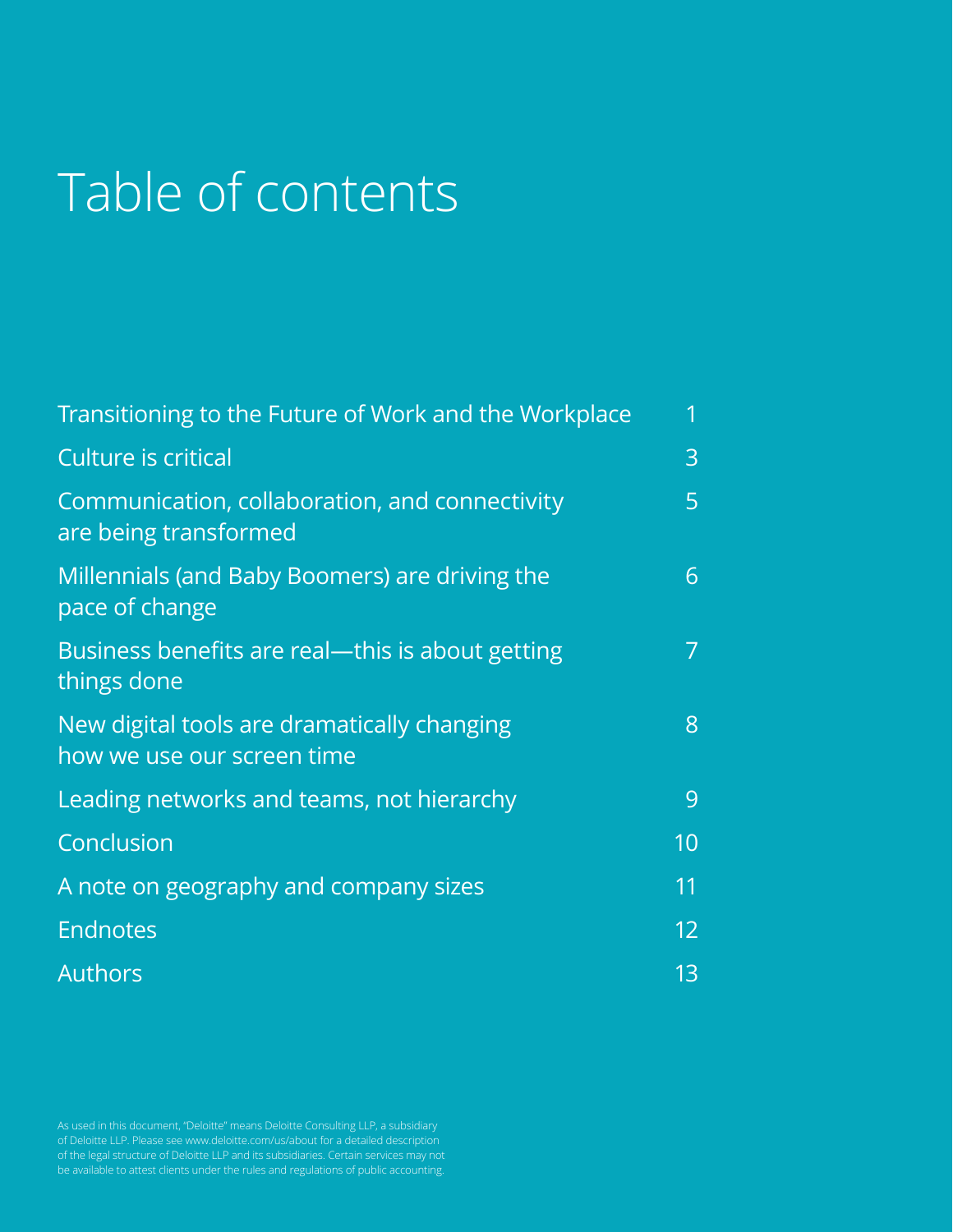# Transitioning to the Future of Work and the Workplace

Digital technology is having a profound effect on the 21st century organization. It is fundamentally changing the way we work, the way we manage, where we work, how we organize, the products we use, and how we communicate. Deloitte's own Global Human Capital Trends reports in 2014, 2015, and 2016<sup>1</sup> explore many fundamental changes that are occurring in companies around the world. We are just learning how to use new technologies for our benefit, and in the process, we are uncovering new challenges and opportunities.

Throughout the 1990s and early 2000s, global telecommunications, data networking, and the Internet moved business to a new era originally called electronic business or e-business. Today, several decades later, we have moved beyond this reality in some areas of business, while others remain largely unchanged.

Business operations have made formerly unimaginable advances using these modern technologies to become more efficient and productive than ever in diverse areas of business, such as customer, product, and enterprise operations.

Arguably, the technology advances of this new era may have had a net negative affect on our ability to communicate and collaborate. Work, which used to fit relatively neatly into hierarchical organization structures, now more closely resembles a web that crosses structures, P&L boundaries, legal entities, cultures, time zones, and languages. Adding complexity, the lines across industries are blurred. Project teams are spread across the globe. Responding to rapidly changing threats and opportunities requires dynamic allocation of people's time and the organization's resources. Organizing all of these activities is time

consuming for most and overwhelming for many. Today leaders, managers, and other knowledge workers struggle with proliferation, information overload, and attention fragmentation.

The pace of communications has increased exponentially. In previous generations, dictated memoranda typed by assistants were issued typically a handful of times a week. Today, many managers, leaders, and knowledge workers wake up each morning and scan tens or hundreds of emails and texts before they get out of bed. Communication volume has increased from all directions. Internally, tracking the status of work takes countless emails, status meetings, and phone calls. Systems and sensors all around us track operations and produce data as never before. Externally, customers and partners are increasingly informed, empowered, and vocal. At the same time, so-called productivity tools have replaced many executive assistants who used to sort, filter, organize, and block wasteful communications.

With all this change, some things remain constant. Organizations, filled with people, still exist to unite around a common purpose, common values, strategic objectives, and getting things done. People remain the most critical asset of most organizations—but are increasingly in the shadow of machines and in a maze of technologies. Individuals are still bound by hours in the day and their mental ability to process information. Work (done by computers and people) must be coordinated to create maximum value. Organizations still need great leaders, managers, and employees at all levels to get things done in an efficient and effective way. We believe there is tremendous unrealized value from this new era yet to be claimed in how we communicate and collaborate in the future work environment.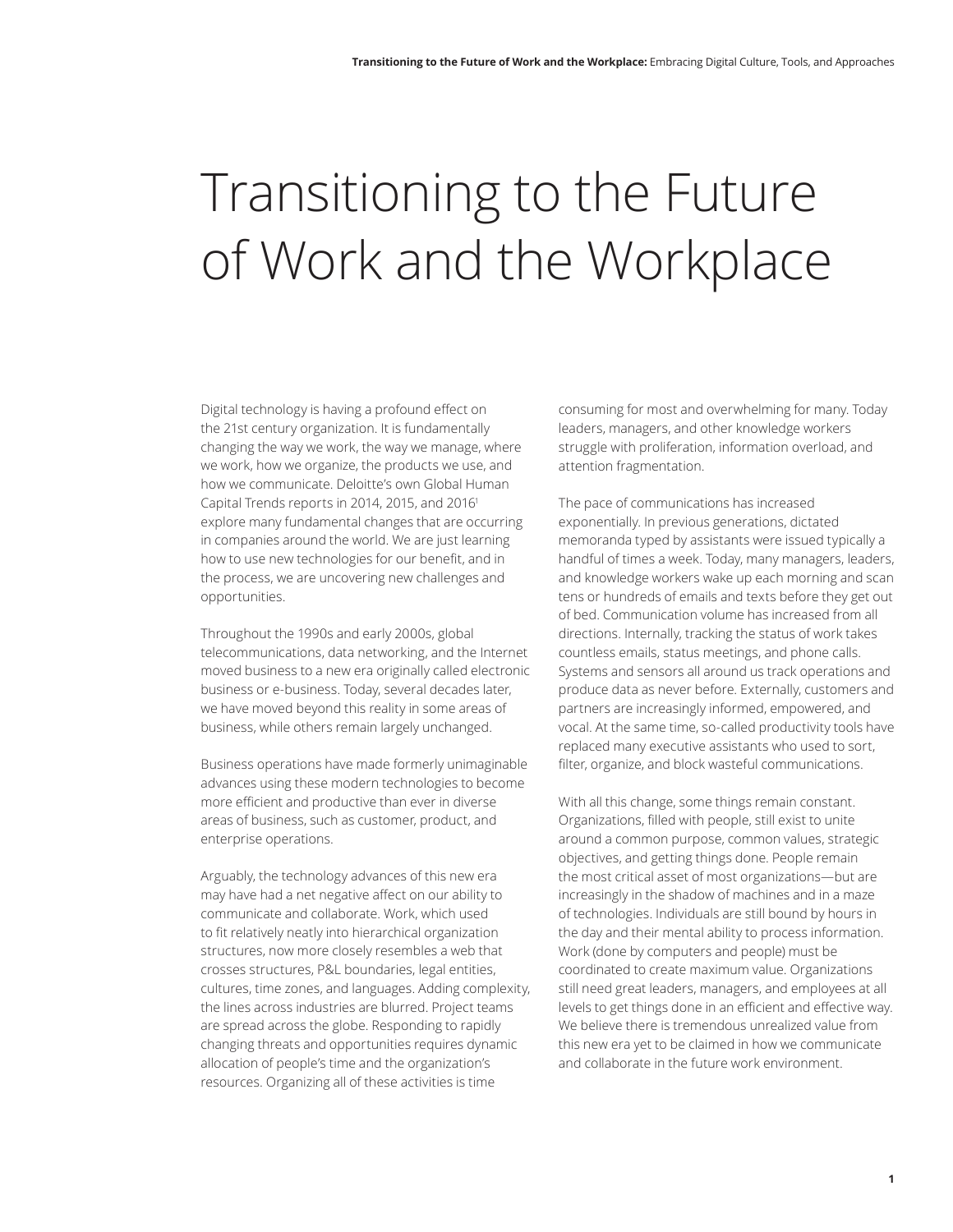#### **C-Suite Perspectives on the Future of Work**

To better understand how executives are thinking about these changes, Deloitte conducted an anonymous survey, entitled Future of Work, of 245 C-level executives in September 2016.

The survey responses included respondents from small companies (revenues less than \$50 million) to large (revenues greater than \$10 billion). The responses also reflected a range of geographic regions, namely the US and Canada, Europe, Latin America, Middle East and Africa, and Asia Pacific (not including China).

The results of the survey confirmed that the C-level leaders surveyed do see the future of work and workplaces as a crucially important topic and are aware that new technologies will lead to changes in how work gets done as well as to their roles as leaders.

Our survey identified six themes that the C-suite needs to give attention to:

- **1.** Culture is critical—and grows in importance with scale
- **2.** Communication, collaboration, and connectivity are being transformed
- **3.** Millennials (and Baby Boomers) are driving the pace of change
- **4.** Business benefits are real—this is about getting things done in an increasingly competitive, interconnected, and fast-paced world
- **5.** New digital tools are dramatically changing how we use our screen time
- **6.** Leading networks and teams, not hierarchy

In this paper we investigate each of these themes further, drawing on the results of our survey and other analyses that inform the discussion.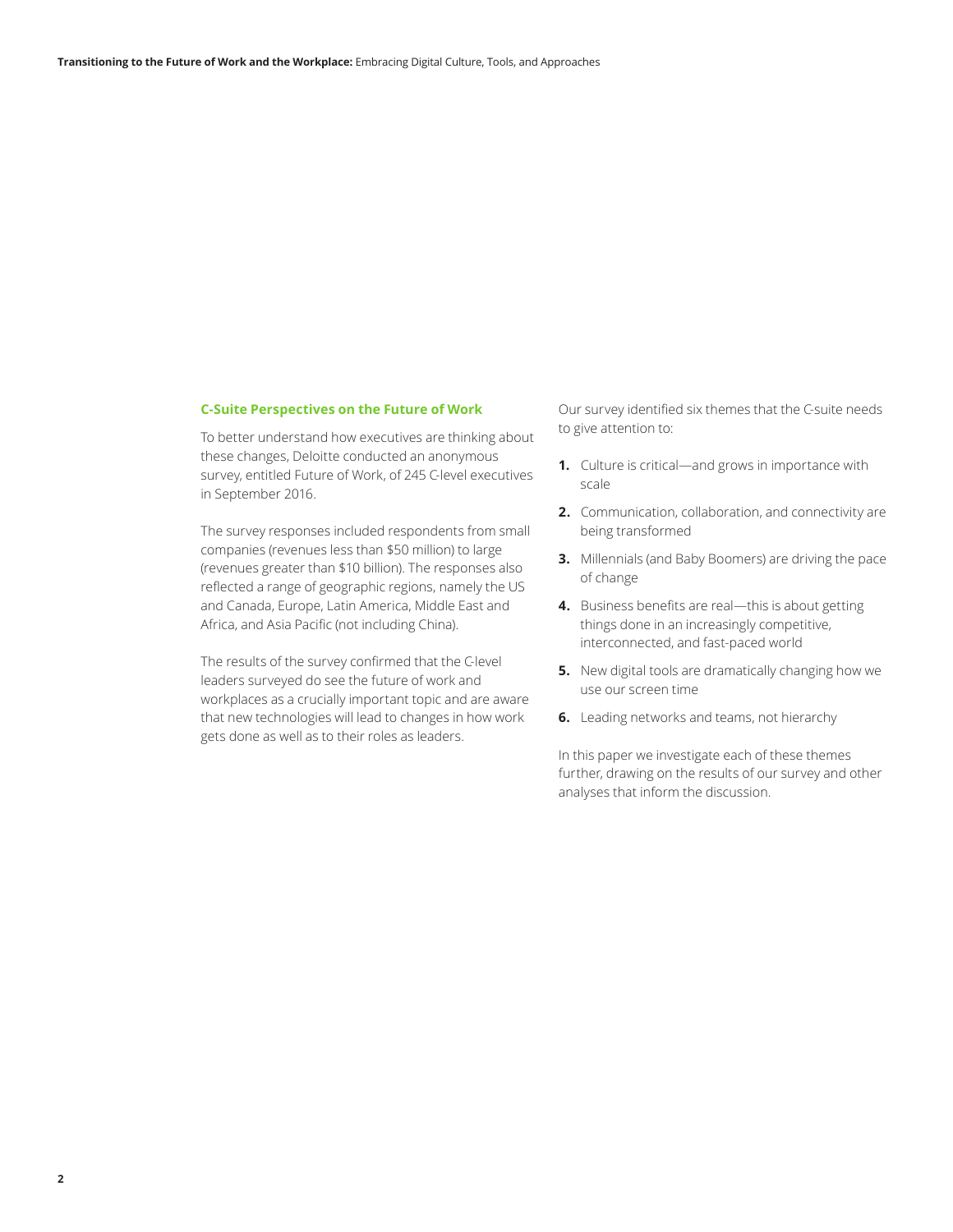### Culture is critical

Our survey showed that C-level executives across geographies and varying company sizes have a shared vision of the future of work. More than two-thirds (69 percent) of those surveyed believe that company culture, especially transparency in internal communications, will have a critically important impact on their organization's ability to realize its mission and vision.

Our own research by Bersin at Deloitte has shown that culture is a perennial top concern of executives,<sup>2</sup> and the growing interest in employee engagement is part of the same focus on how to build a sense of belonging in a workforce that is increasingly dispersed, global, and mobile. The larger the company, our results show, the more important this issue becomes.



### **Q4. What impact does your organization's culture have on the ability of your organization to realize its mission and vision? (Select one)**

Note: Numbers do not add to 100% due to rounding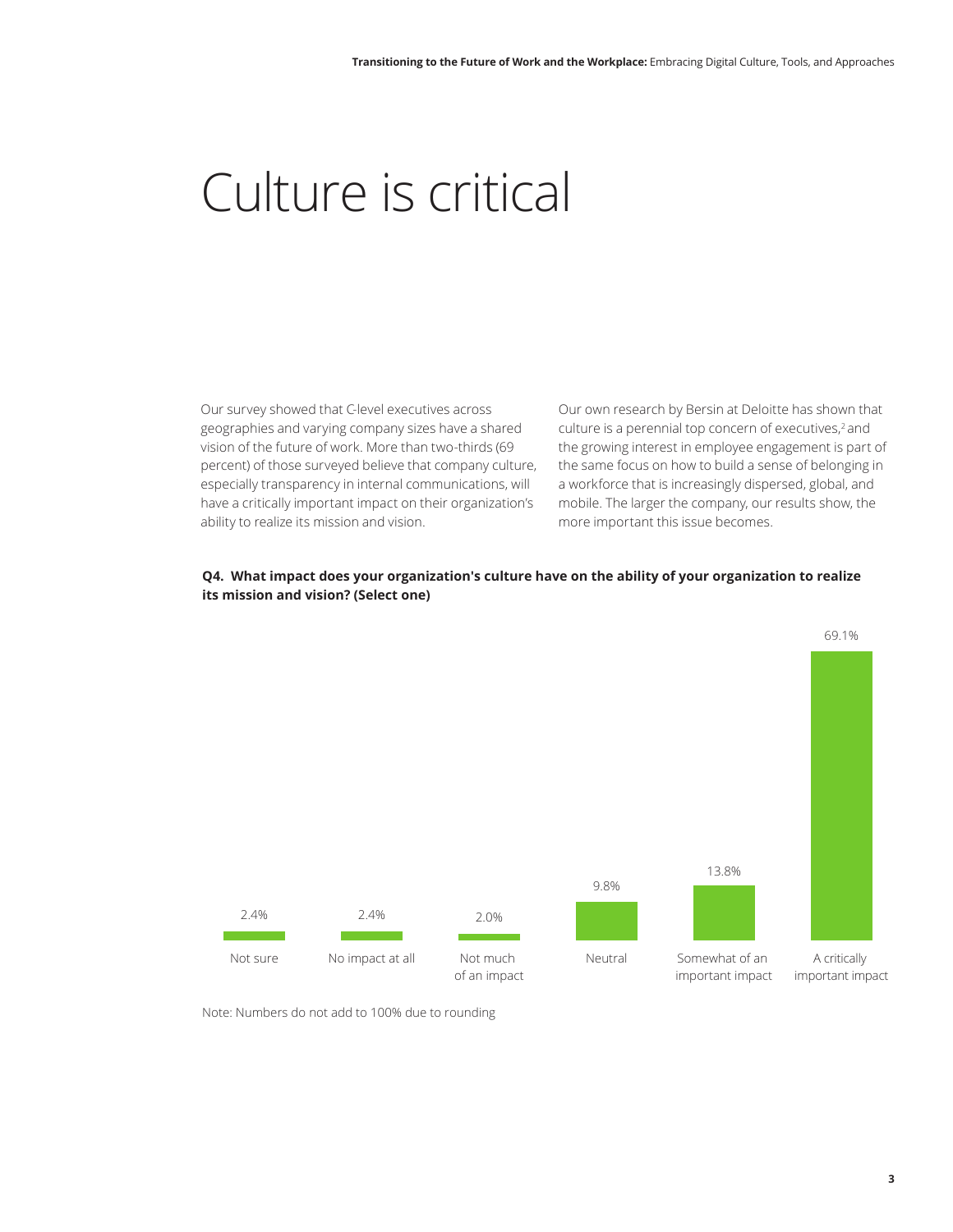Another piece of research<sup>3</sup> reflects the importance of the way people feel at work, with a majority of respondents prioritizing the importance of feeling welcome and included at work. Engaging people in the organization, making them feel part of something special, and having a network that enables them to realize their ambitions are factors leaders are increasingly paying attention to as they struggle to balance the demands of growing the top and bottom lines while needing to attract and retain the best talent possible.

Surprisingly, in contrast, only 14 percent of our respondents felt that culture has no, little, or a neutral impact on their ability to realize their vision and mission. This is skewed to smaller companies, where scale may not yet have focused attention on this need, but the response suggests that as they grow, they will need to address it. These companies should be aware there is a downstream effect to waiting, as research<sup>4</sup> has shown a lack of leadership participation in developing a strong corporate network, whether via technology or other interactions, can lower levels of employee engagement.

**LESSON #1:** Pay attention to culture; help ensure leaders actively participate in its development and dissemination.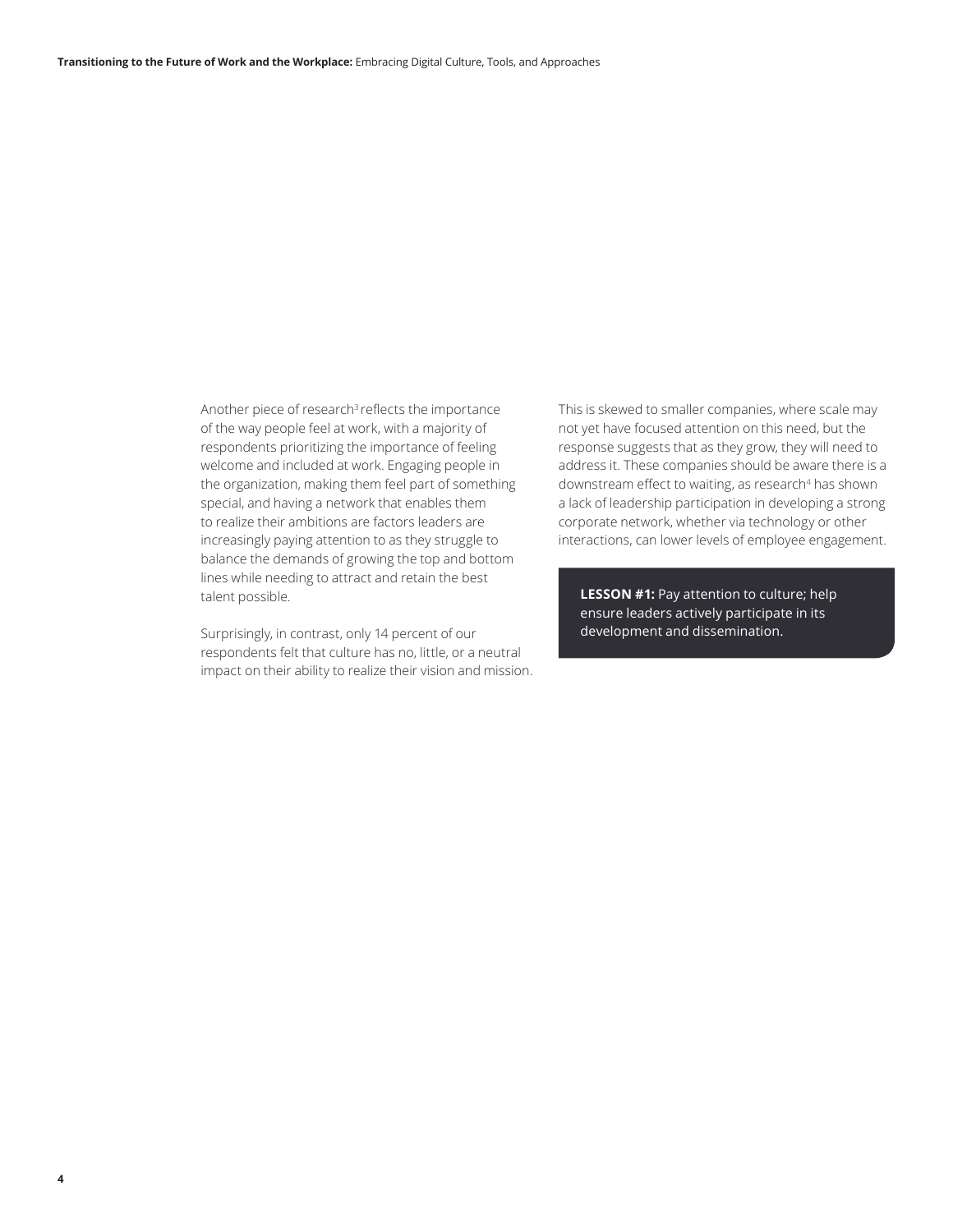### Communication, collaboration, and connectivity are being transformed

Cultural transformation will be needed over the next five years, as only 14 percent of leaders who responded to our survey are completely satisfied with their organization's current ability to communicate and collaborate. In addition, leaders are actively monitoring their progress, a sign of culture's strategic importance.

Communication and collaboration challenges are growing as those in the workforce become more "untethered"5 and fluid in the roles they undertake and in their interactions with others.

37 percent of the global workforce is now mobile, 30 percent of full-time employees now do most of their work outside of the employers' location, and 20 percent of the workforce is composed of temporary workers, contractors, and freelancers.<sup>6</sup>

Fortunately, the rapid development of increasingly digital technologies is enabling a massive change in how to accomplish better communications, collaboration, and connectivity across this increasingly diverse population. This is a critical strategic priority for 65 percent of the leaders we surveyed.

For surveyed leaders, putting in place more efficient decision-making structures and tools (42 percent) and allocating more employee time and resources to innovation by making current processes more efficient (41 percent) were the two most important changes in culture they expect to see within the next two years.

Jeffrey Joerres, former CEO of Manpower, put it like this: "Parsing of work is not new—think of outsourcing call centers, tagging photos, or using contractors. However, dynamic parsing *is* new and will become mandatory. The ability to rapidly shift the location of the work according to skill availability and criticality will be the competitive advantage."7 This means communication, collaboration, and connectivity are more critical than ever. About three in five (59 percent) of our survey respondents believe transparency in communications is a critical priority for achieving their organization's goals.

**LESSON #2:** Companies should be proactive in creating greater transparency in their communications, and adopt new systems and policies to help drive this strategy. Also, it is important to reinterpret corporate culture to take greater account of digital in the workplace, even if for no better reason than to reduce the risk of losing employees, productivity and, potentially, customers.8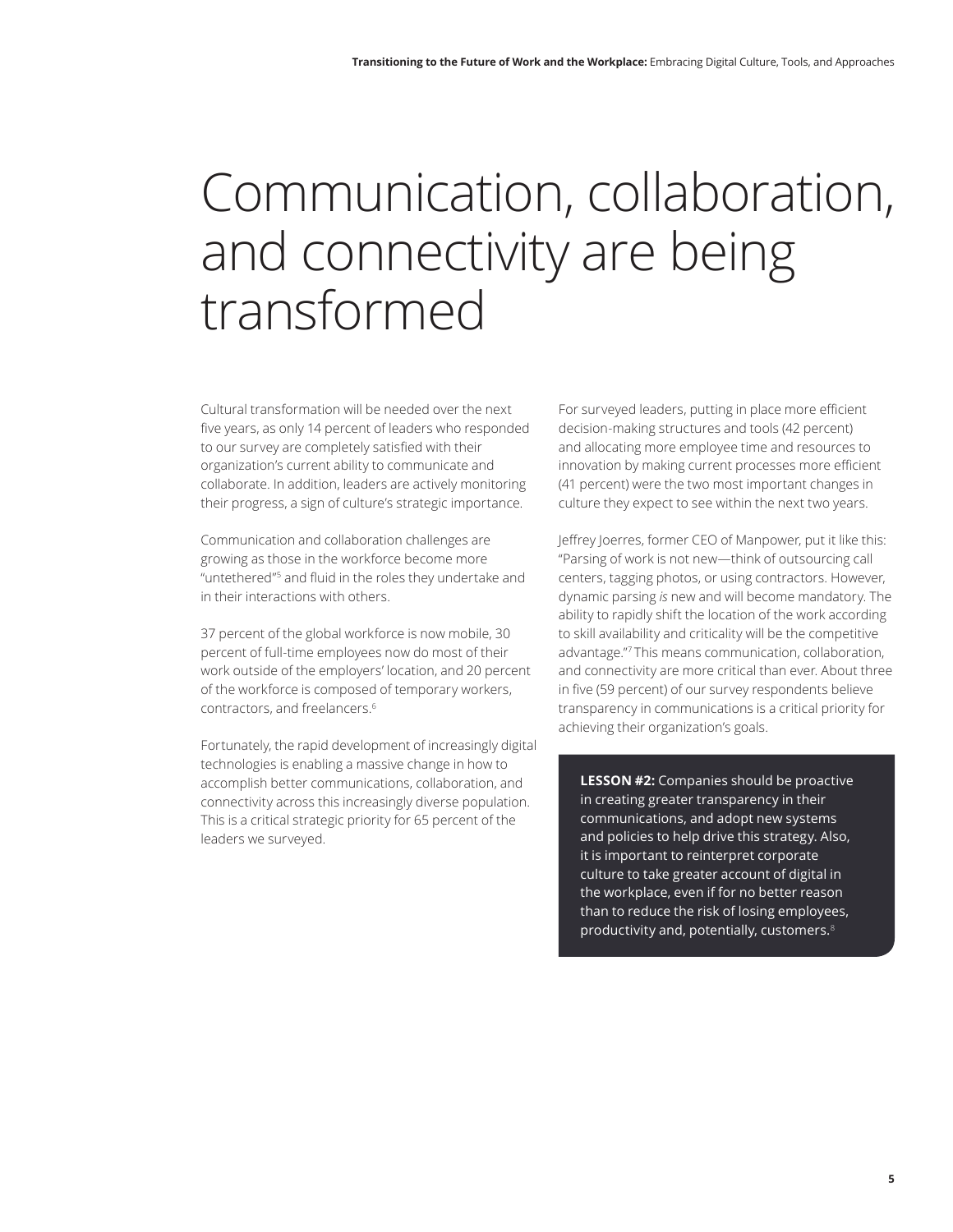## Millennials (and Baby Boomers) are driving the pace of change

Not surprisingly, there has been a lot of focus on the influence of Millennials on the way talent is recruited and developed, given that by 2020 they will constitute 50 percent of the workforce. But we also cannot ignore the fact that Baby Boomers are working longer, often into their 70s and 80s. So, the need to manage across generations remains as important now as it ever was, if not more so.

However, the changed expectations of the Millennials, coupled with opportunities to have greater choice in how, where, and when they do work, point to leaders needing to enable networks across the organization. Almost four in five (78 percent) of executives surveyed believe, for example, that generational differences in employees' expectations will drive an increased emphasis on devolved collaboration.

This is particularly important given only a third of Millennials feel their organization is making the most of their skills and experience,<sup>9</sup> and 66 percent expect to leave their employer in less than five years.<sup>10</sup> The priority executives give to this topic is a recognition they are aware of the problem and see it as a real challenge to find and retain top talent, particularly in the Millennial population.<sup>11</sup>

**LESSON #3:** To keep Millennials, companies should place greater emphasis on nurturing and developing their people, creating interesting and purposeful work, and building an environment with career flexibility and tools that enable employees to collaborate and exchange ideas transparently.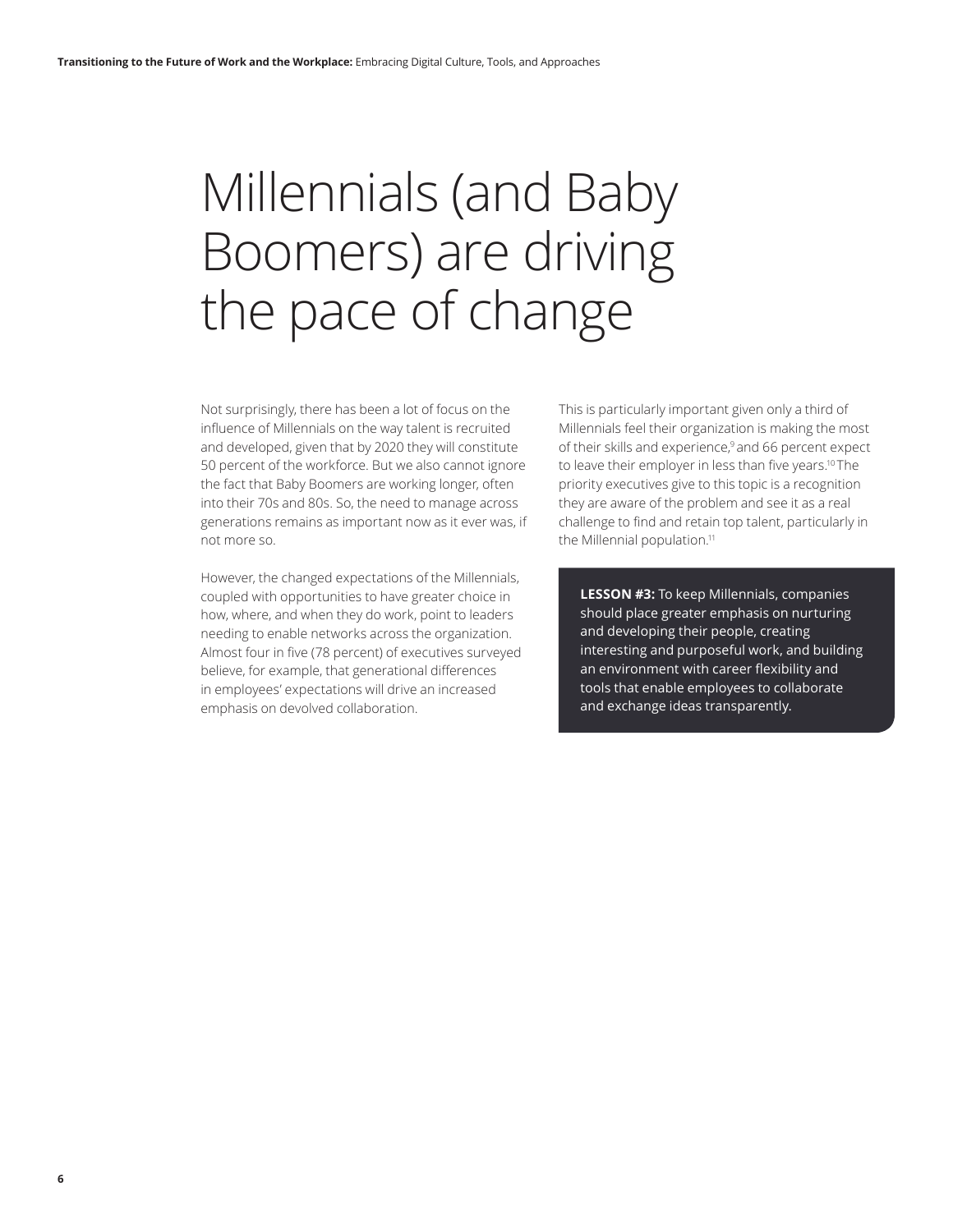# Business benefits are real—this is about getting things done

Communication, collaboration, and connectivity are at the core of much of what the C-suite believes will drive the major changes in the future of work. The reason for investing heavily in these aspects of work is the belief they represent hard business benefits for their companies.

When asked to identify the most important benefits from greater levels of collaboration, 57 percent of executives surveyed cited identifying and exploiting new business opportunities, while 48 percent cited increasing rates of innovation.

Another survey shows that 65 percent of employees responding believe opportunities for growth and innovation exist outside the office location—further

emphasizing the need for providing tools that enable networks and collaboration across locations.12

The culture required to support the future of work will demand more efficient processes, particularly different decision-making structures and carefully selected tools. Almost half (48 percent) of executives surveyed predict increased levels of collaboration will enable better attraction and retention of top talent.

**LESSON #4:** Be clear about the benefits you are targeting and ensure your decision making structures and business processes are aligned to deliver them.



### **Q13. Which of the following will be the most important outcomes you expect from increased levels of collaboration? (select all that apply)**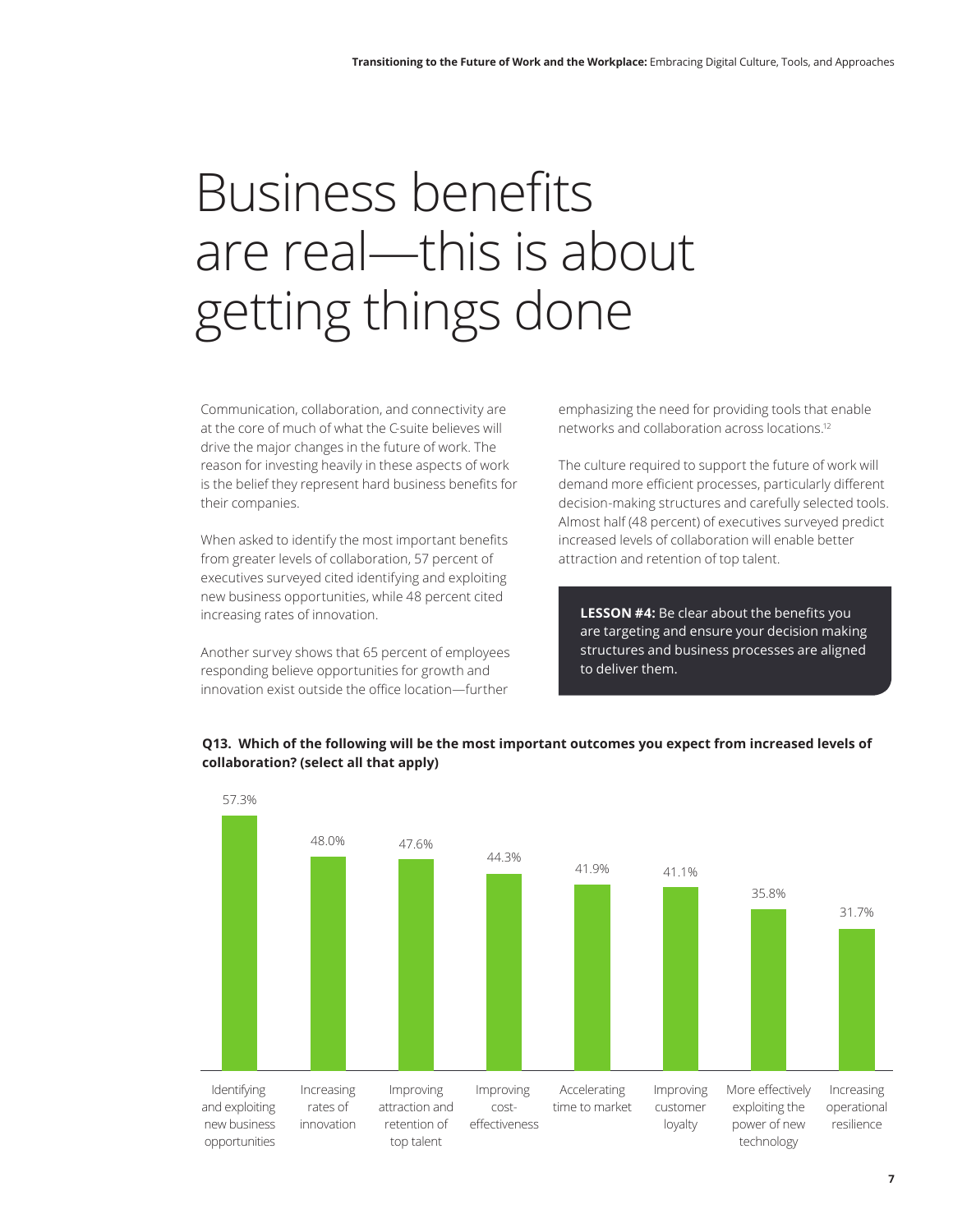## New digital tools are dramatically changing how we use our screen time

We have already referenced many of the changes that are coming, but the changes are not just about remote and more distributed working. There will also be adjustments to the working week itself as it continues to shrink (as predicted by economist David Levinson).13 These are all factors driving the need for increased efficiency.

The future working environment will require a shift in how we communicate and collaborate, with 76 percent of executives surveyed predicting a move away from email and toward more sophisticated digital tools. These digital tools will be critical enablers for increased crosscultural teaming. In fact, 72 percent of respondents see virtual teaming capabilities across cultures as becoming significant and normative in the next five years. Collaboration strengthens relationships, so the choice of technologies should ideally allow for relationshipbuilding activities as well as efficient communications.<sup>14</sup>

But tools alone are not the answer: We have seen the statistics of how much time we spend on email (on average 25 percent of the day answering emails), and checking our mobile phones (on average 150 times per day), but this is not necessarily driving productivity up—we may feel more productive, but that is often not the reality.<sup>15</sup> So, as companies move from email to other tools for communicating, collaborating, and connecting, they will need to develop the right cultural context and adapt workplace policies and processes to help ensure the new environment and expectations enable successful adoption of whatever digital capabilities are implemented.

**LESSON #5:** Start the shift to new collaboration tools, but help ensure workplace practices and employee expectations are aligned with the new capabilities that are available.



#### **Q12. Five (5) years from now, what role do you believe email will have as a form of communication within your organization? (select one)**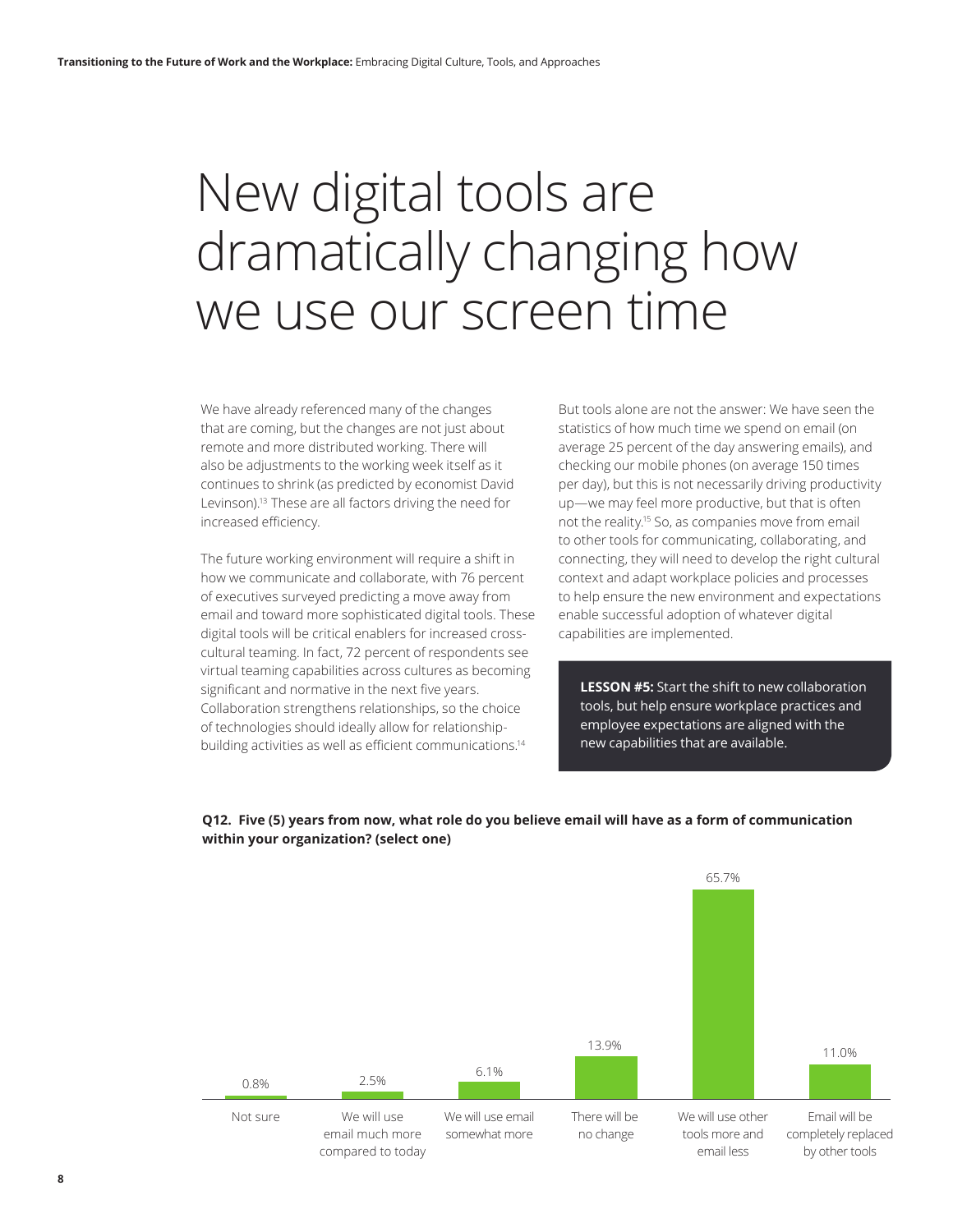## Leading networks and teams, not hierarchy

We have seen that expectations of leaders are changing not only in terms of how they interact and engage with their employees but also in how they see their role changing.

Our sampling of C-level executives showed that just over 40 percent of respondents expect they will increasingly place more focus on facilitating the exchange of ideas , the flow of conversations across the organization, and providing greater autonomy at team and individual levels. This shift from "topdown" to what we might see as "alongside" is a crucial component of the equation.

As we noted earlier, and is now commonplace in management literature, unless leaders are role models of the target environment, limited or no progress will be made. The shift to facilitating an empowered network after years of being in a more directive mode is a big one. As Jeffrey Joerres said in his interview on the future of work, "As we look to the future, role modeling of behaviors is going to be more important than training."16 In the highly networked, more fluid organizations of the future, leaders from the C-suite down will need new ways to communicate with employees and keep a pulse on their organization.

Being in the flow of what is happening in their organization, rather than waiting on management reports that are time delayed, often by weeks, can enable an immediacy of communication and opportunities to motivate employees in real time. This shift also presents opportunities to intervene more effectively as management tracks performance of work teams and projects through the use of enterprise-wide collaboration platforms. The high level of transparency that is now possible also encourages and supports a higher sense of personal accountability, whereby problems are owned, rather than put aside for someone else to solve. This is not to ignore concerns about privacy, morale, and trust that can arise from a more transparent environment,<sup>17</sup> but given appropriate care over these factors, the potential benefits can be substantial.

**LESSON #6:** Leaders can often underestimate the benefits of social tools at work $^{18}$ and need to be educated in how to use collaboration and business social tools for improved communication, collaboration, and connectivity.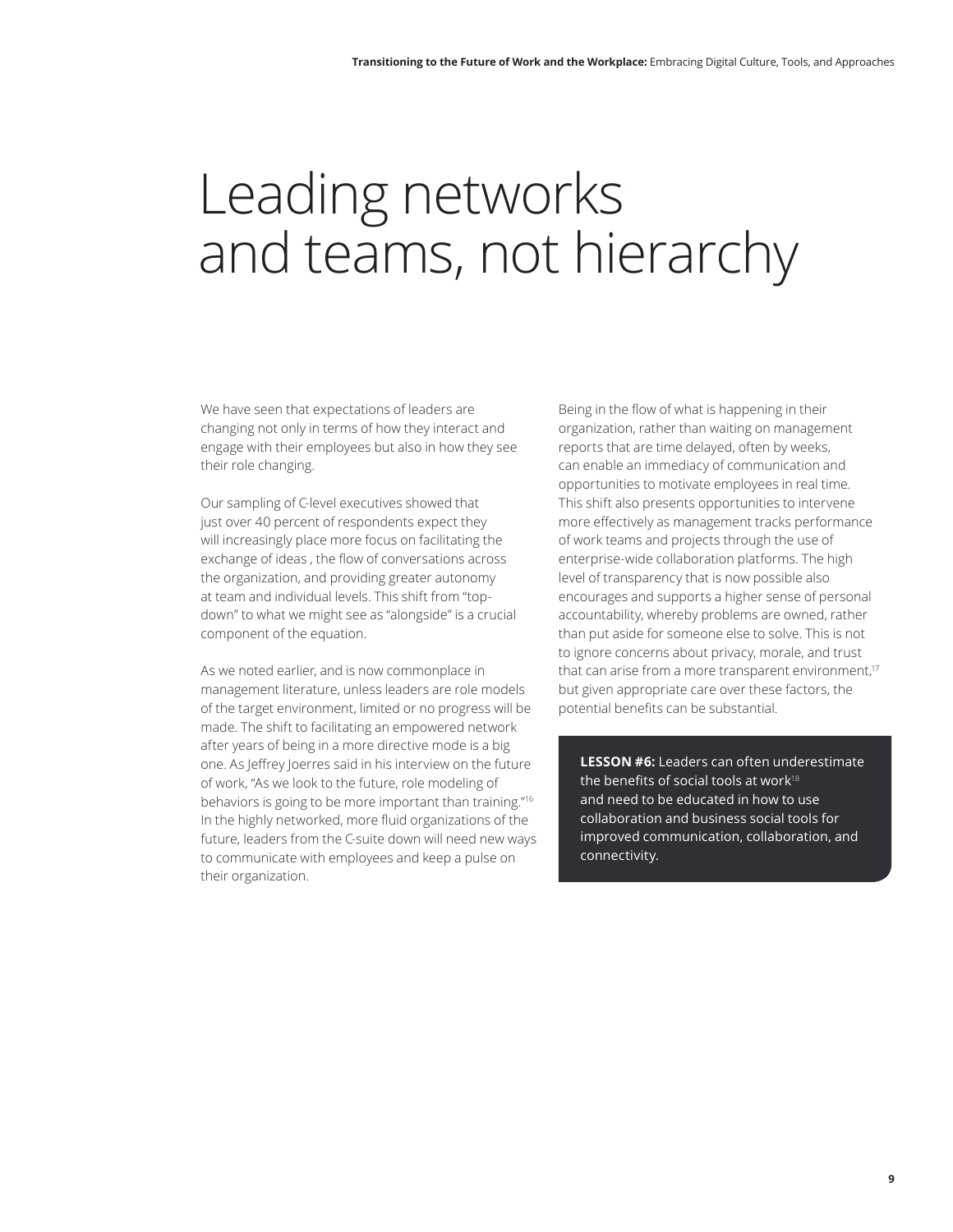### Conclusion

This survey suggests that at the top of companies, executives, particularly in larger companies, recognize both that the future of work will be very different from the way things have happened in the past and that their roles need to adapt to the new organizational environments they will be leading.

At its core, work in future will be more networked, more devolved, more mobile, more team- based, more project-based, more collaborative, more real-time, and more fluid. The challenge will to be make sure it is not more complicated, confusing, or overwhelming. This will require better and different ways to communicate,

collaborate, and network. Large multi-nodal fluid networks will rely increasingly on new pathways for information to be exchanged and lessons shared, leaning heavily on new, enabling digital technologies. Equally, if not more importantly, it will require leaders to act increasingly as network architects and role models for the new ways of working. Done well, after decades of aspiring to the idea, the future of work offers the opportunity to provide the most engaging and motivating environment we have yet experienced.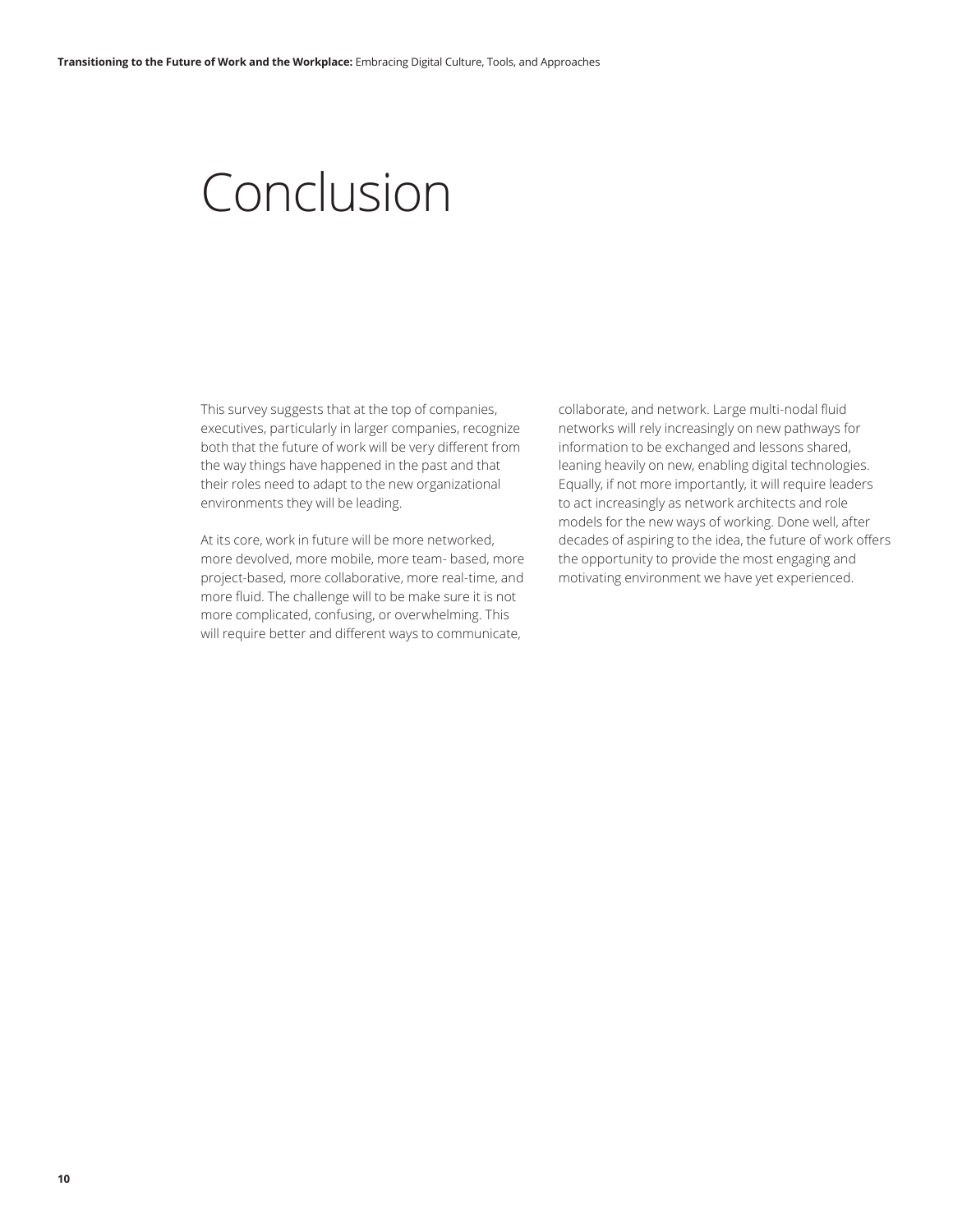## A note on geography and company sizes

We were surprised at the level of consistency of response we received across company sizes and different geographies. The main differences we saw in responses based on size were that smaller companies were less likely to see tools and changes in processes and technologies as important and that they placed less emphasis on employee mobility, but this was true only of the smallest group (less than \$50 million in revenues) in the sample. Our hypothesis is that as companies grow past a critical mass, efficiency of process, communications, and networks become increasingly critical. This is something to note for any small but high growth company.

There were some small variations by geography, but only in a few areas. Companies in Europe placed more emphasis on the importance of cross-cultural working and slightly less on the importance of devoting resources to innovation. In LATAM, companies showed a slightly higher degree of focus on reducing hierarchy than other geographies.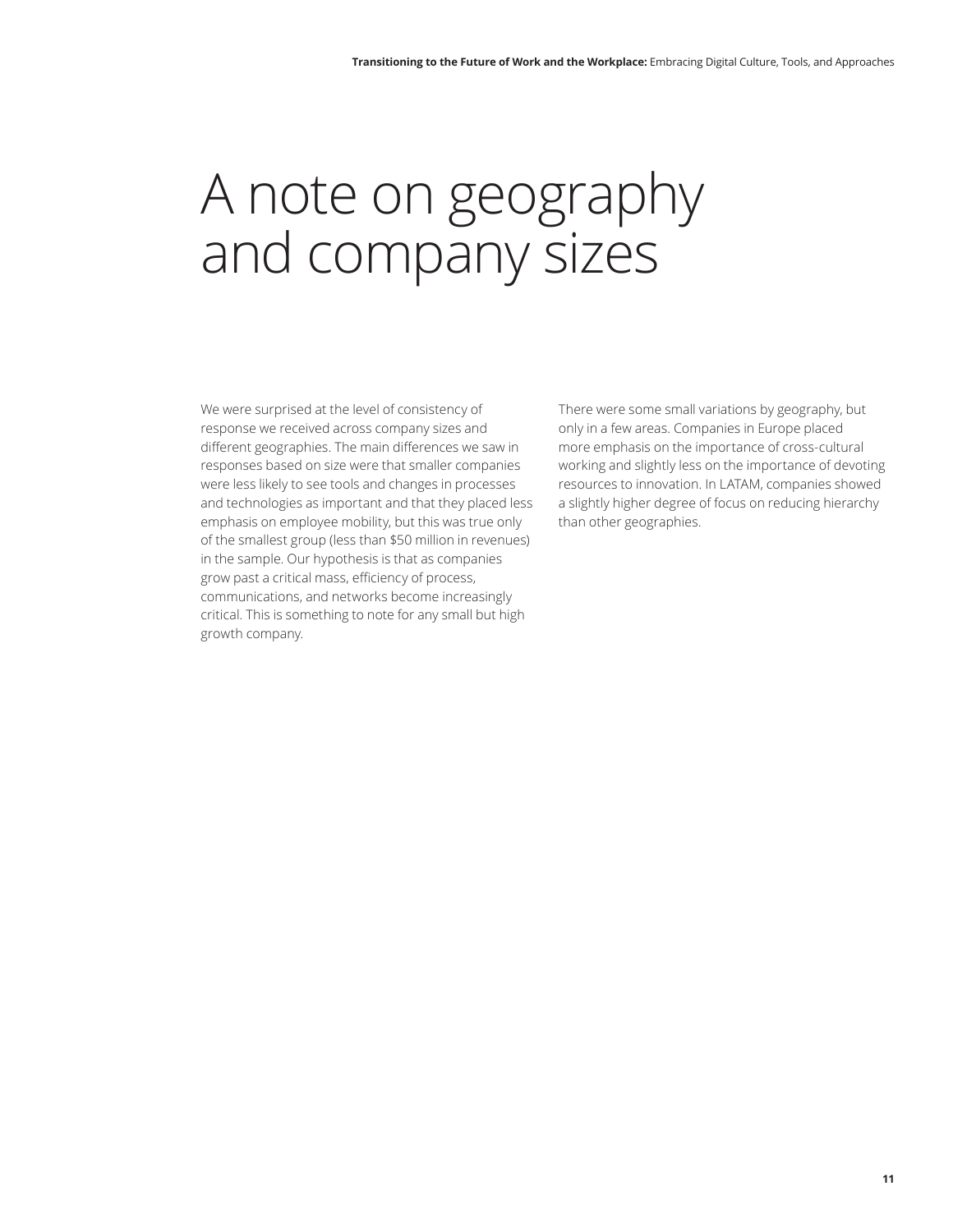## Endnotes

- 1. Deloitte Human Capital Trends reports, http://www2.deloitte.com/us/en/pages/human-capital/topics/human-capital.html?icid=top\_ human-capital.
- 2. *Deloitte Global Human Capital Trends 2015: Leading in the new world of work*, http://dupress.deloitte.com/dup-us-en/focus/human-capitaltrends/2015.html.
- 3. *The Future of Work: Cultivating The Next Generation of Leaders*, a PSFK report, http://www.psfk.com/report/future-of-work-2016.
- 4. Charlene Li, "Why No One Uses the Corporate Social Network," Harvard Business Review, April 7, 2015, https://hbr.org/2015/04/why-noone-uses-the-corporate-social-network).
- 5. *Predictions for 2016: A Bold New World of Talent, Learning, Leadership, and HR Technology Ahead*, Bersin by Deloitte / Josh Bersin, January 2016.
- 6. *Predictions for 2016: A Bold New World of Talent, Learning, Leadership, and HR Technology Ahead*, Bersin by Deloitte / Josh Bersin, January 2016.
- 7. Amy Bernstein, "Globalization, Robots, and the Future of Work: An Interview with Jeffrey Joerres," *Harvard Business Review*, October 2016, https://hbr.org/2016/10/globalization-robots-and-the-future-of-work.
- 8. Jennifer Buchanan, Beth Kelley, and Alicia Hatch, *Digital workplace and culture: How digital technologies are changing the workforce and how enterprises can adapt and evolve*, Deloitte, https://www2.deloitte.com/content/dam/Deloitte/us/Documents/human-capital/us-consdigital-workplace-and-culture.pdf.
- 9. Christie Smith, Ph.D. and Stephanie Turner, Ph.D., *The millennial majority is transforming your culture*, Deloitte University, https://www2. deloitte.com/content/dam/Deloitte/us/Documents/about-deloitte/us-millennial-majority-will-transform-your-culture.pdf.
- 10. *The 2016 Deloitte Millennial Survey: Winning over the next generation of leaders*, Deloitte, https://www2.deloitte.com/content/dam/Deloitte/ global/Documents/About-Deloitte/gx-millenial-survey-2016-exec-summary.pdf.
- 11. *The 2015 Millennial Majority Workforce*, study commissioned by Elance-oDesk & Millennial Branding, http://www.elance-odesk.com/ millennial-majority-workforce.
- 12. *The Future of Work: Cultivating The Next Generation of Leaders*, a PSFK report, http://www.psfk.com/report/future-of-work-2016.
- 13. Tyler Cowen, "More on peak driving and its implications," November 7, 2013, http://marginalrevolution.com/marginalrevolution/2013/11/ more-on-peak-driving-and-its-implications.html.
- 14. Shea Bennet, "Social Media Increases Office Productivity, But Management Still Resistant, Says Study," *Social Times*, June 26, 2013, http:// www.adweek.com/socialtimes/social-media-workplace-survey/486874.
- 15. Josh Bersin, *The Future of Work: It's Already Here—and Not as Scary as You Think*, https://www.linkedin.com/pulse/future-work-its-alreadyhere-scary-you-think-josh-bersin.
- 16. Amy Bernstein, "Globalization, Robots, and the Future of Work: An Interview with Jeffrey Joerres," *Harvard Business Review*, October 2016, https://hbr.org/2016/10/globalization-robots-and-the-future-of-work.
- 17. Steve Lohr, "Unblinking Eyes Track Employees: Workplace Surveillance Sees Good and Bad," *The New York Times*, June 21, 2014, http:// www.nytimes.com/2014/06/22/technology/workplace-surveillance-sees-good-and-bad.html?hp&\_r=0
- 18. Shea Bennet, "Social Media Increases Office Productivity, But Management Still Resistant, Says Study," *Social Times*, June 26, 2013, http:// www.adweek.com/socialtimes/social-media-workplace-survey/486874.

Note: This research study was commissioned by Facebook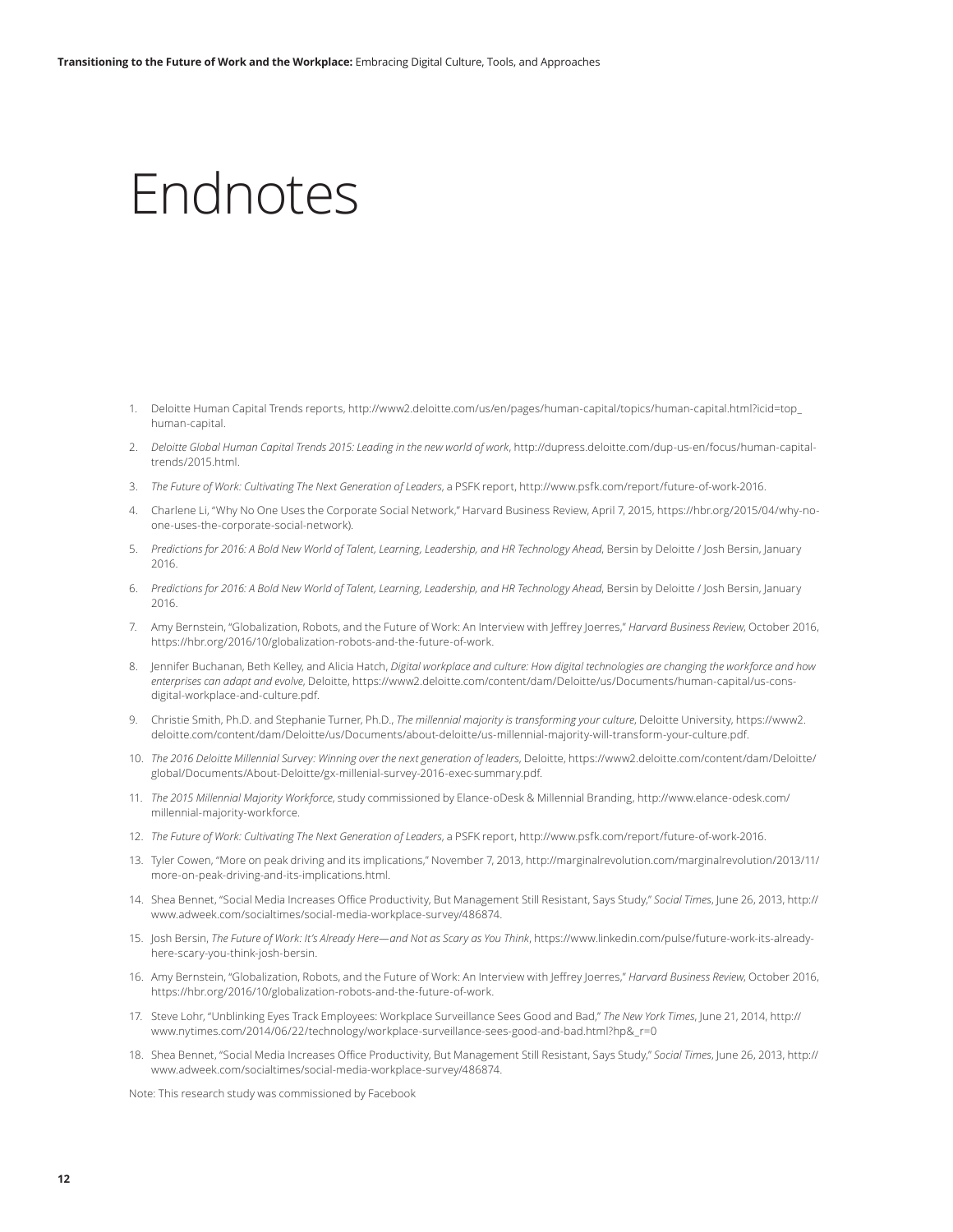## For more information, contact:

### Authors

**Stephen Redwood** Principal Deloitte Consulting LLP sredwood@deloitte.com

#### **Mark Holmstrom** Principal Deloitte Consulting LLP markholmstrom@deloitte.com

### **Zach Vetter** Managing Director Deloitte LLP zvetter@deloitte.com

### Human Capital Leadership

#### **Global Human Capital Leader**

#### **Strategic Initiative Leaders**

**Brett Walsh** Global HC Leader bcwalsh@deloitte.co.uk **Jeff Schwartz** Marketing, Eminence & Brand jeffschwartz@deloitte.com

**Heather Stockton** Innovation-Future of Work hstockton@deloitte.ca

#### **Global Service Line Leaders**

**Dimple Agarwal** Organization Transformation & Talent (OT&T) dagarwal@deloitte.co.uk

**Michael Stephan** HR Transformation (HRT) mstephan@deloitte.com

**Darryl Wagner** Actuarial, Rewards & Analytics (ARA) dawagner@deloitte.com

#### **Regional Leaders**

**Heather Stockton** Americas hstockton@deloitte.ca **Jungle Wong** Asia Pacific junglewong@deloitte.com.cn **Ardie van Berkel** EMEA avanberkel@deloitte.nl

#### **Large Country Leaders**

**Abrie Olivier (interim)** Africa aolivier@deloitte.co.za

**Akio Tsuchida**  Japan akitsuchida@tohmatsu.co.jp

**David Brown** Australia davidbrown@deloitte.com.au

**Anne-Marie Malley**  UK amalley@deloitte.co.uk **Jeff Moir** Canada jmoir@deloitte.ca

**Jason Geller**  US jgeller@deloitte.com